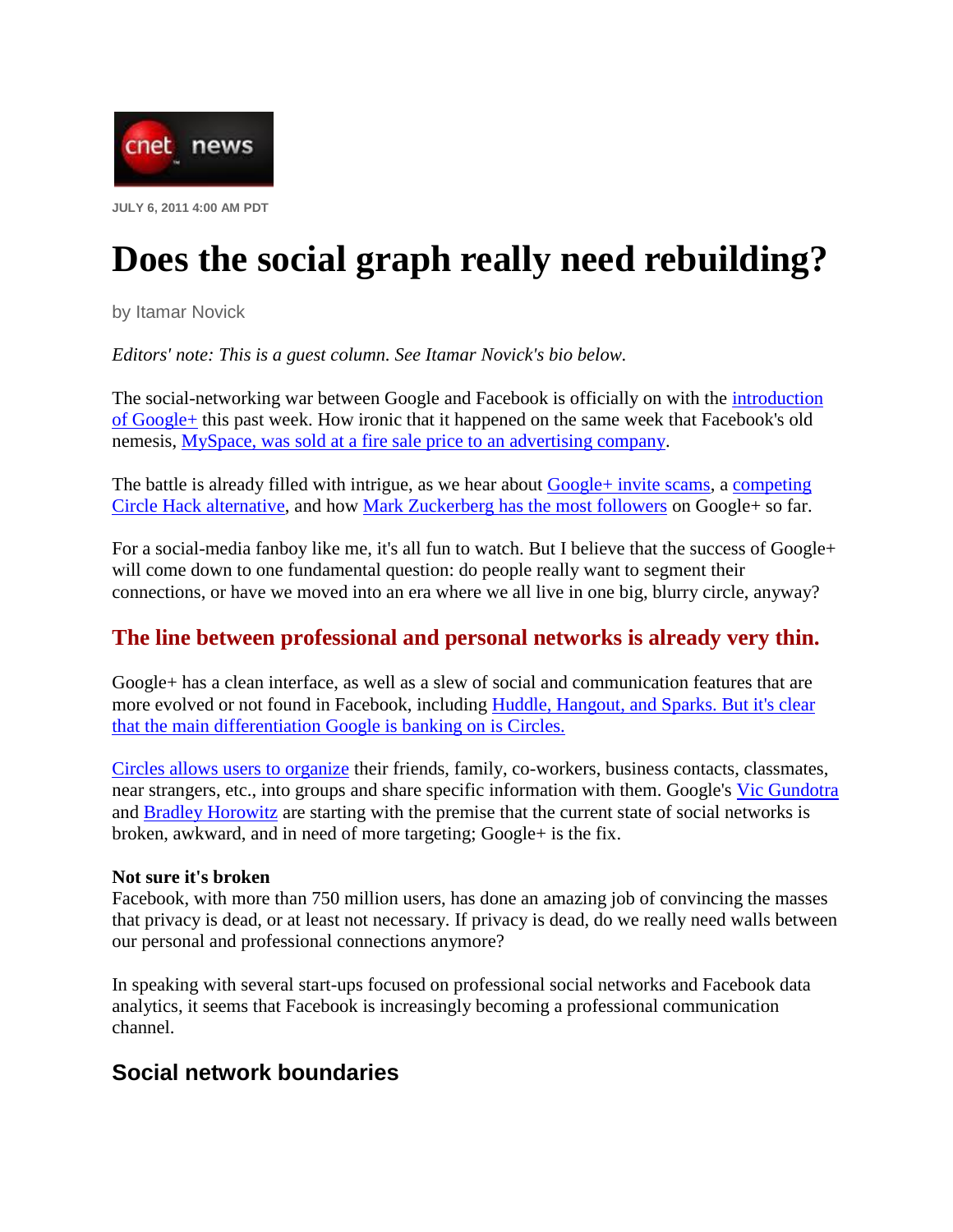### **How separate do you keep different facets of your life on social networks?**

- C Separate. I don't want coworkers knowing about my kids, my parents knowing about my friends, or my fans knowing about my dentist appointment.
- $\overline{C}$  It's a blurry line. Work, school, and home are all parts of life, but I don't want to tell everybody everything.
- None. I'm one individual, not a split personality--if you don't like the package, don't follow me.

**Vote** View results

One start-up, **FellowUp**, a personal productivity tool that taps into social accounts, reports that its users (mostly professionals) use Facebook to connect with both their work and personal contacts 50 percent more often than through LinkedIn.

As someone in his early 30s, I can tell you that the line between professional and personal networks is already very thin. I believe that many people in my generation group all our connections together.

We hear stories about people getting fired because their manager found inappropriate content on Facebook or about college students being reprimanded by their moms for their less than chivalrous acts with random girls. I think that those are rare instances. And hey, you live with what you post and whom you choose as online friends. People are used to living that way; do they really care about changing their behavior?

#### **They will come, but for how long?**

The launch of Google+ can already be judged a short-term success, if based on nothing more than Google's servers crashing from the overwhelming demand. Google's reach across different product lines will also ensure that Google+ has a steady stream of new users. Undoubtedly, if Google builds it, they will come. But how long will they stick around?

The attention span of users is limited. People use Facebook and Twitter because they provide two pretty different communication channels. Google+, however, is just too similar to Facebook, so it must either be a Facebook killer or die trying.

One competitive consideration is Google's position on the mobile front. Google has mobile DNA with Android and can build on top of it. What would happen if Google preloaded Google+ into all Android devices? Facebook probably needs to get more serious about mobile--and fast.

In the end, whether Google+ or Facebook wins will depend on a question of preference: do people want to live orderly online lives segmented into mini social graphs, or live with one big,